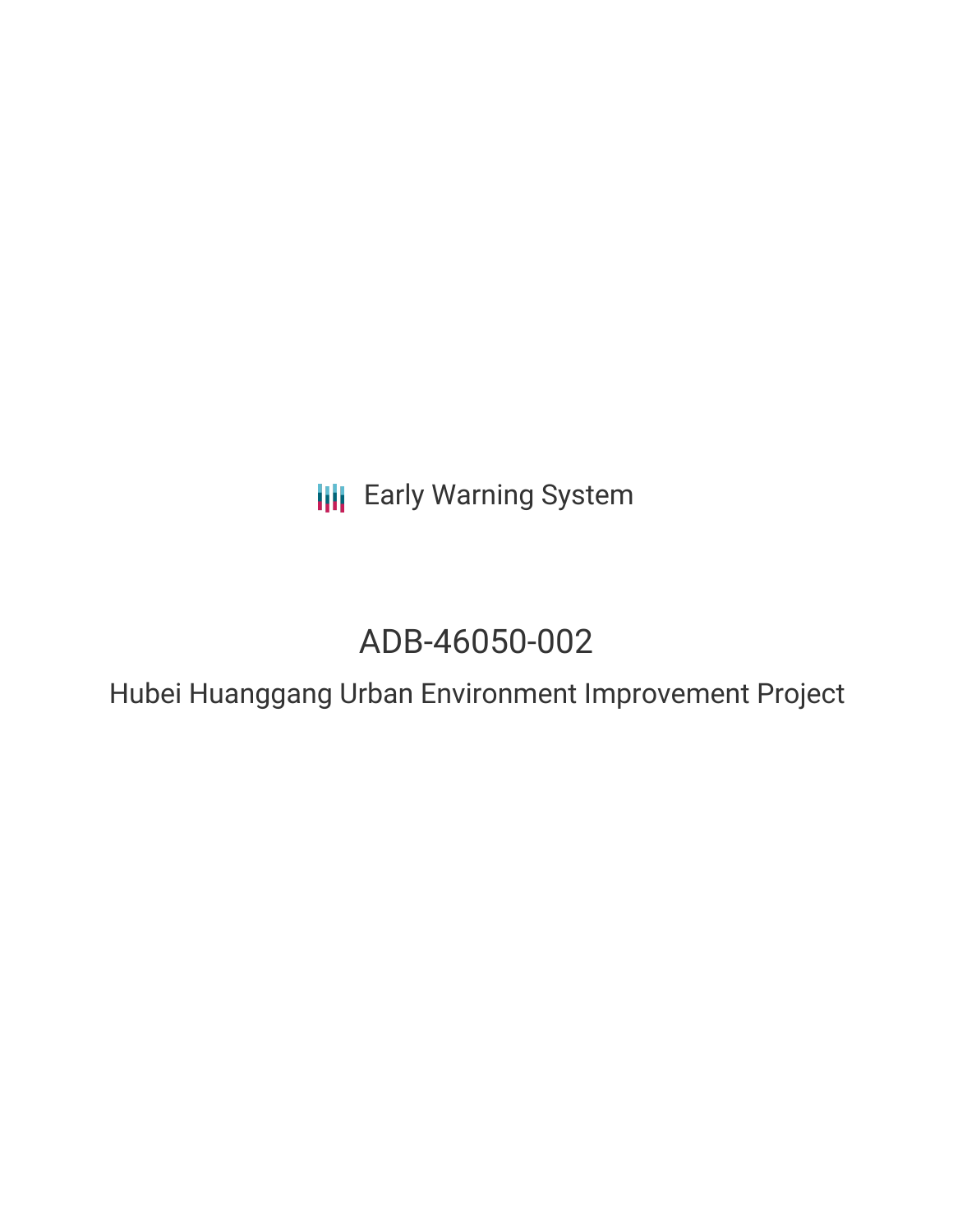

#### **Quick Facts**

| China                                                      |
|------------------------------------------------------------|
| <b>Huanggang Municipality</b>                              |
| Asian Development Bank (ADB)                               |
| Approved                                                   |
| Α                                                          |
| 2014-09-30                                                 |
| People's Republic of China, Huanggang Municipal Government |
| Agriculture and Forestry                                   |
| Loan                                                       |
| \$100.00 million                                           |
|                                                            |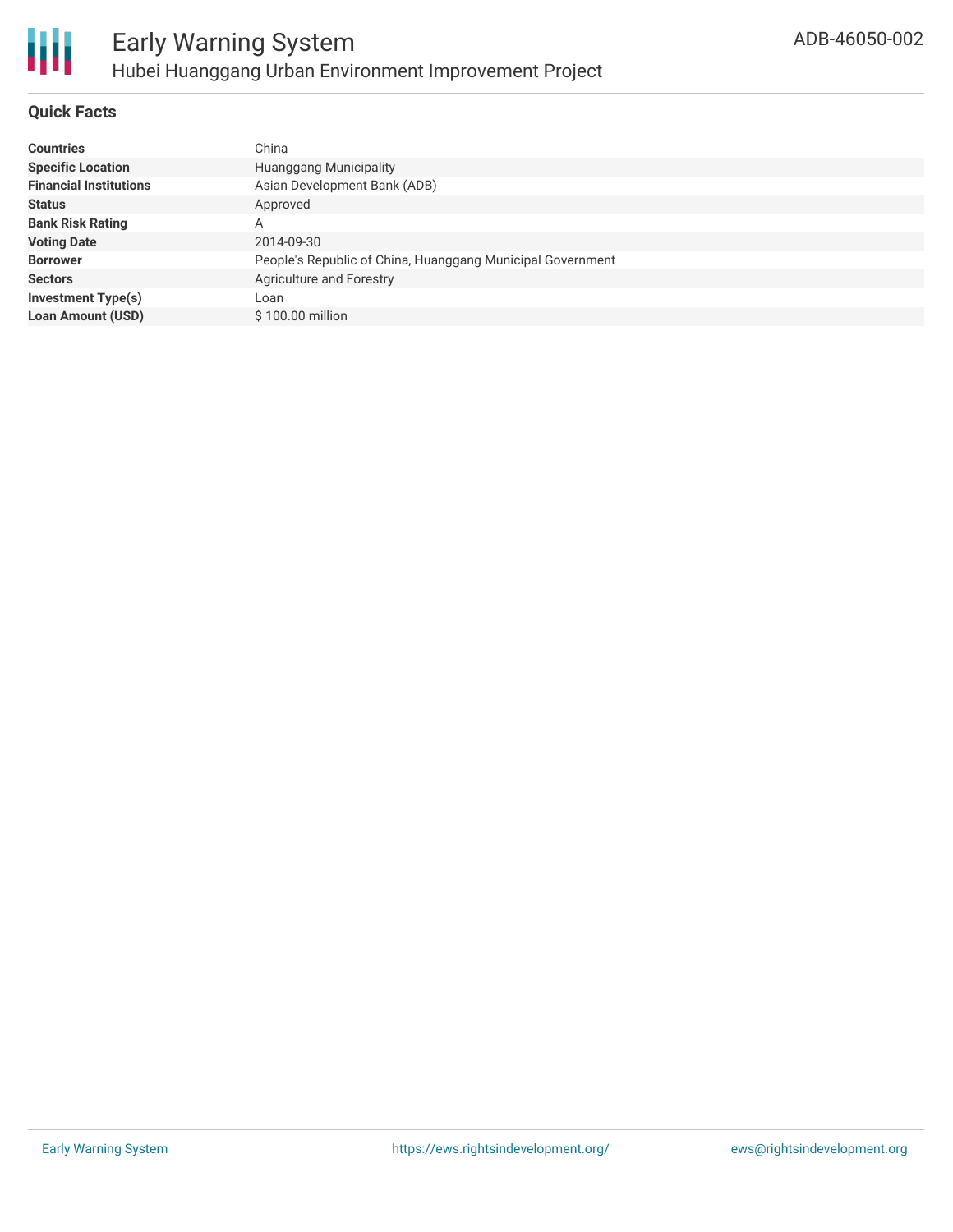

### **Project Description**

According to ADB website, the project aims to promote environmentally sustainable and socially inclusive urbanization in Huanggang, Hubei Province by improving the urban environment. The project will improve the lakes and rivers' water quality, flood-retention capacity, and aesthetic value contributing to economic prosperity and enhanced livability in the lakeside urban areaemployment opportunities.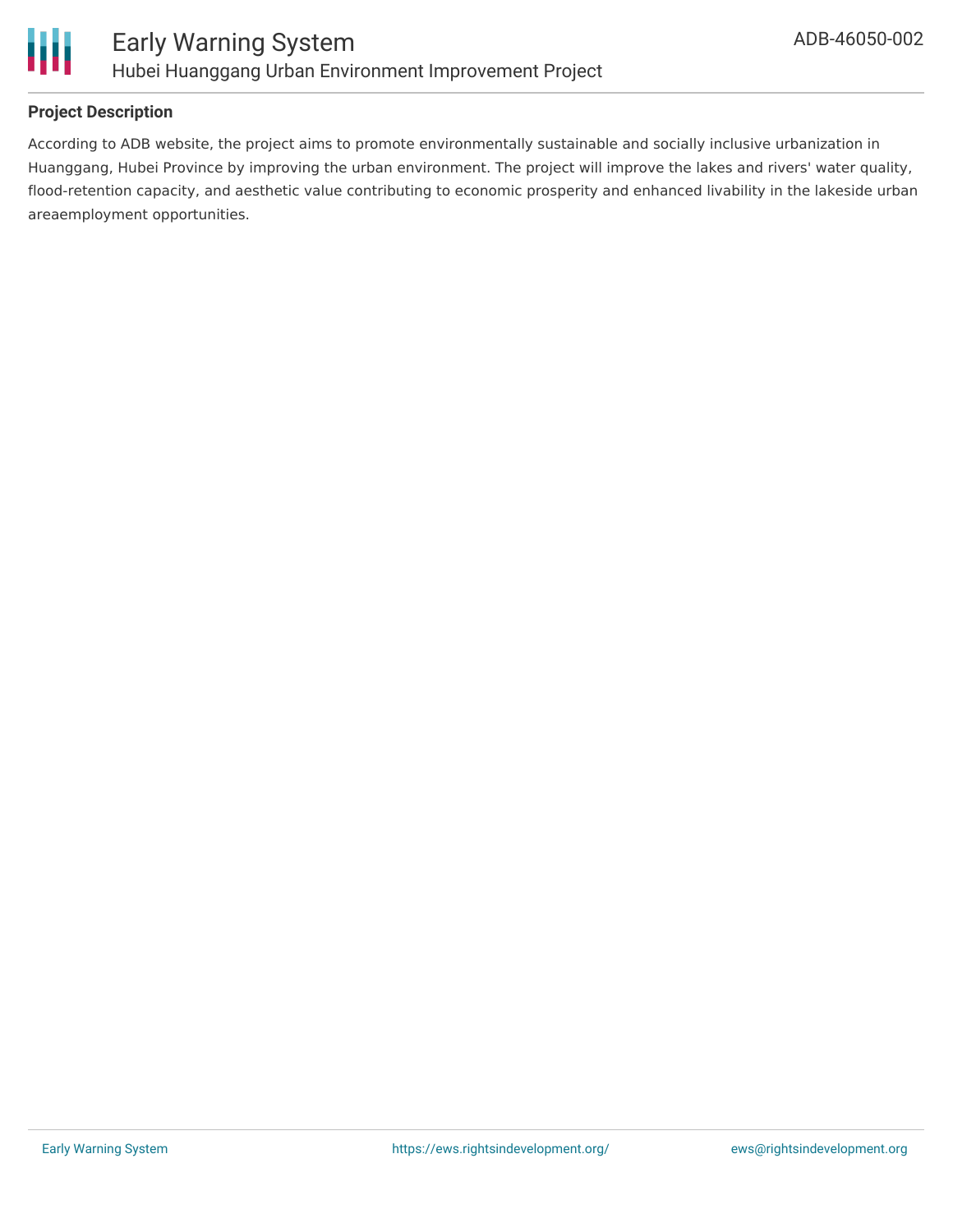

# Early Warning System Hubei Huanggang Urban Environment Improvement Project

#### **Investment Description**

Asian Development Bank (ADB)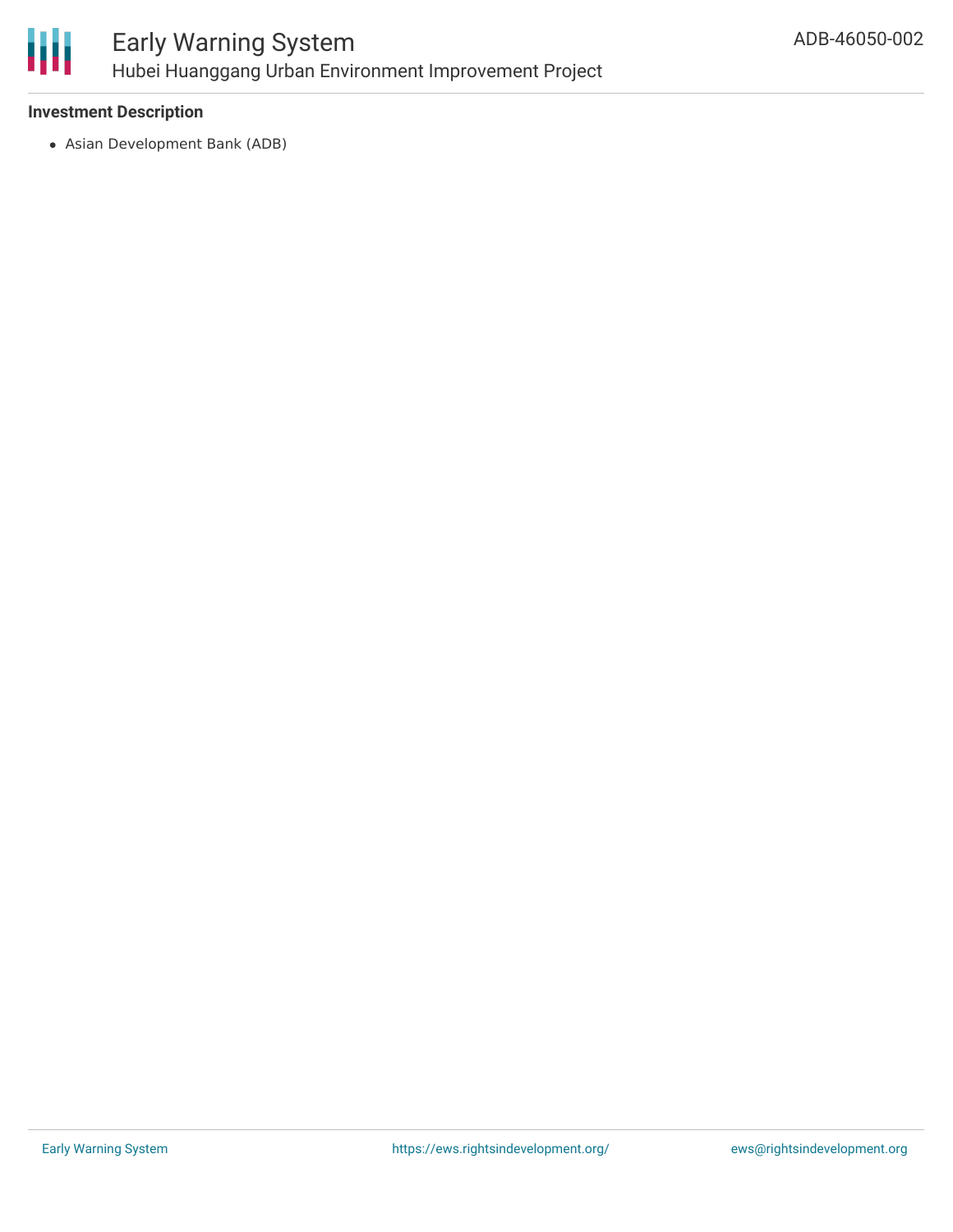

#### **Contact Information**

Project Officer: Maruyama, Hinako East Asia Department No contact information provided at the time of disclosure

#### ACCOUNTABILITY MECHANISM OF ADB

The Accountability Mechanism is an independent complaint mechanism and fact-finding body for people who believe they are likely to be, or have been, adversely affected by an Asian Development Bank-financed project. If you submit a complaint to the Accountability Mechanism, they may investigate to assess whether the Asian Development Bank is following its own policies and procedures for preventing harm to people or the environment. You can learn more about the Accountability Mechanism and how to file a complaint at: http://www.adb.org/site/accountability-mechanism/main